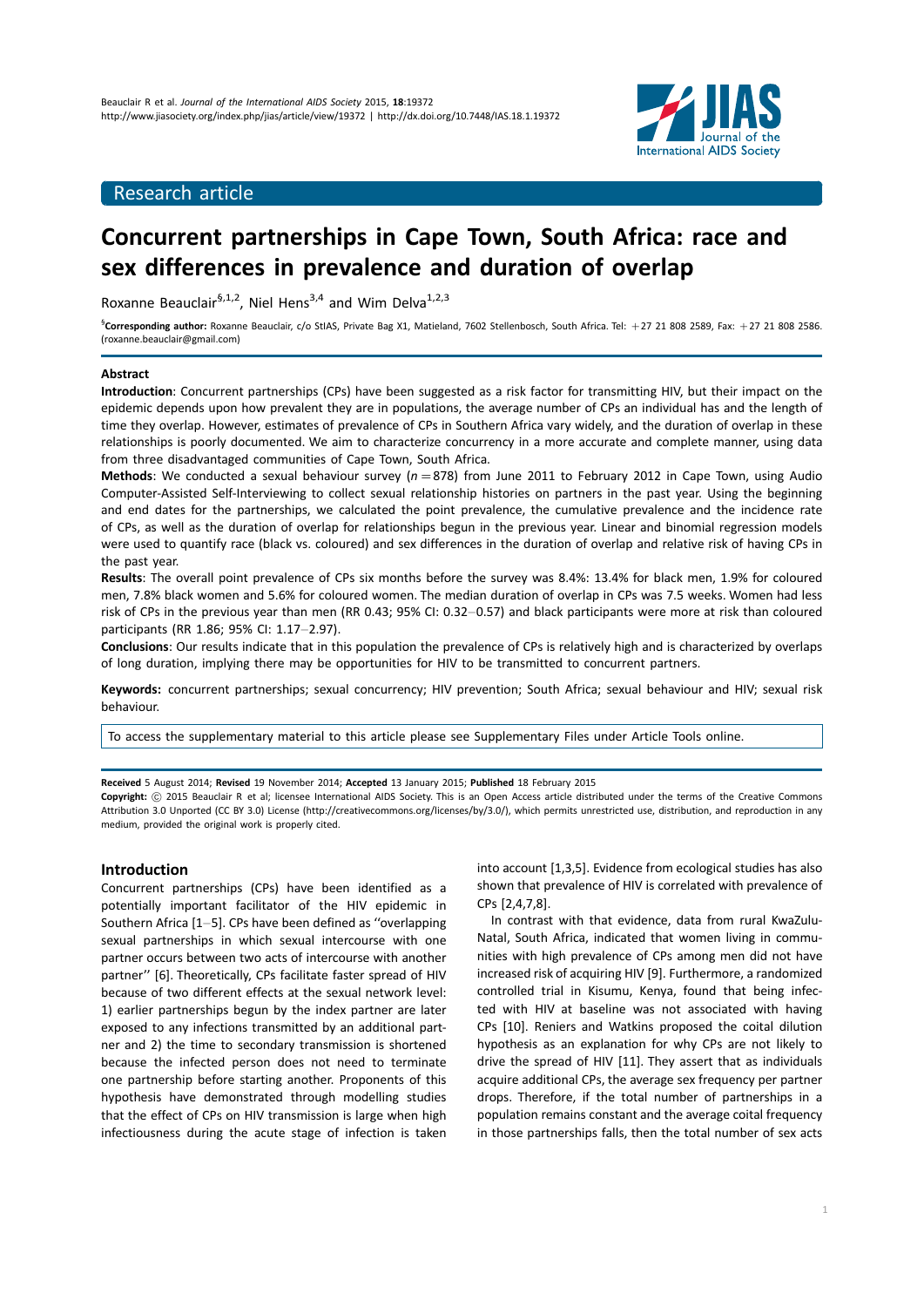in the population must fall and result in a slower spread of HIV [11,12]. However, support for this theory has been mixed [13,14].

Go et al. argue that in order for CPs to be a major driver of HIV epidemics, three requirements must be met: first, the prevalence of CPs in a population must be high; second, the number of CPs should be moderately high for the average individual; and third, the duration of overlap should be relatively long [15]. It is currently difficult to tell if these conditions have been met in studied populations because definitions and measurement of CPs to date have been problematic. Many studies define CPs as any report of extraspousal relationships (or casual relationships if they report a main partner) in the preceding 12 months [2,4,16,17]. These definitions assume that all participants are having sex with their spousal/main partners before and after the extra-spousal/ casual sex. Moreover, this ''direct'' approach to measuring and defining concurrency precludes the capturing of beginning and end dates, which has meant that some studies could not calculate point prevalence of CPs, nor the duration of relationships, much less the length of time the relationships were overlapping  $[18-21]$ . In other studies where the duration of relationships is known, the measurement of relationship dates was accurate only up to one month [13,22]. This means that those studies could only capture relationships that overlapped by one month or more, missing potentially many more short-term concurrent relationships in their prevalence estimates. Still, some studies use better definitions of CPs but questions about CPs are asked in face-to-faceinterviews [9,23,24], which may promote considerable social desirability bias [25] and underestimate the true prevalence of CPs.

There have been calls for a more refined definition of CPs and guidelines for measuring it [26]. The UNAIDS-proposed indicator of CPs is the point prevalence of having more than one sexual partnership, six months before the interview [6]. We believe this indicator may only be part of the solution. Even if point prevalence of CPs is calculated, further steps to improve accuracy must be taken, as well as combining this indicator with other measures of concurrency in order to produce a more complete and useful picture of CP dynamics. Not only is a more complete description of CPs important for an intuitive understanding of how HIV spreads in a population but this would also allow for better parameterization of epidemiological models that are used to study HIV (combination) prevention and HIV transmission dynamics.

In South Africa, where there are an estimated 6.4 million people currently living with HIV [27], it is important to obtain accurate estimates of CP point prevalence and the duration of overlapping relationships in order to understand why the prevalence of HIV is so high. Furthermore, race and sex are primary determinants of social, health, economic and educational opportunities in South Africa [28], and thus the relationship between them and CPs needs to be evaluated to determine which groups should be targeted for potential CPs and HIV risk-reduction interventions. There have been studies in Cape Town, South Africa, that have examined how race and sex are related to CPs [18,29-31]; however, none investigated the duration of overlap or incidence of entering a CP.

With this in mind, we analyzed data from a cross-sectional survey conducted in urban communities of Cape Town with a high prevalence of HIV. The survey questions were administered using Audio Computer-Assisted Self-Interviewing (ACASI), so as to minimize social desirability bias. We characterized concurrency in this population by estimating the point prevalence, cumulative prevalence, incidence and degree distribution of CPs. We also described the duration of overlaps for relationships begun in the previous year and the relative risk of having CPs for different race and sex groups.

## Methods

## Study design and setting

We conducted a cross-sectional survey ( $n=878$ ) from June 2011 to February 2012 in three urban communities of Cape Town with high prevalence of HIV. The study communities were characterized by high unemployment, informal housing and very little post-secondary education [32]. These communities primarily have residents that identify as black or coloured. The participants were randomly sampled from a previous community randomized trial that aimed to reduce the prevalence of TB and HIV using novel public health interventions, the features of which have been previously published [33].

The survey was administered in a mobile office space on touchscreen computers. ACASI was used to provide participants with privacy while answering sensitive questions about their sexual behaviours. Participants could indicate on a visual timeline the beginning and end dates of relationships for up to five main partners and ten casual partners that they had in the previous 12 months. The dates were accurate up to one week within a month. Additional questions about condom use, age of partners, alcohol and drug use at first sex, sex frequency and proximity to partners were asked for relationships. The study was approved by the Stellenbosch University Health Research Ethics Committee (N11/03/093) and written, informed consent was obtained from each participant. Further details of our sampling strategy and study design have been published elsewhere [14,25,34].

## **Participants**

The survey had a contact rate of 60% ( $n=1115$ ) for individuals enumerated in the sample frame, and a response rate of 85.4% ( $n=878$ ) for those we contacted. We excluded participants from the analysis who were not between the ages of 15 and 70, or who had missing ages ( $n=34$ ); had missing sex information ( $n=30$ ); were not heterosexual ( $n=50$ ); and who did not identify as black or coloured race, or had missing race information ( $n=14$ ). We chose to include only the racial groups that have been previously characterized as having high HIV prevalence in their populations. The term "coloured" is an official racial category in South Africa, and is used to describe people who have racially mixed ancestry from Europe, indigenous populations, and South and East Asia. After exclusions, 750 participants remained and they reported on 1003 relationships. Of the 750 remaining participants, 148 did not report on any partner in the previous year. Characteristics of those participants can be found in the [Supplementary file](http://www.jiasociety.org/index.php/jias/rt/suppFiles/19372/0).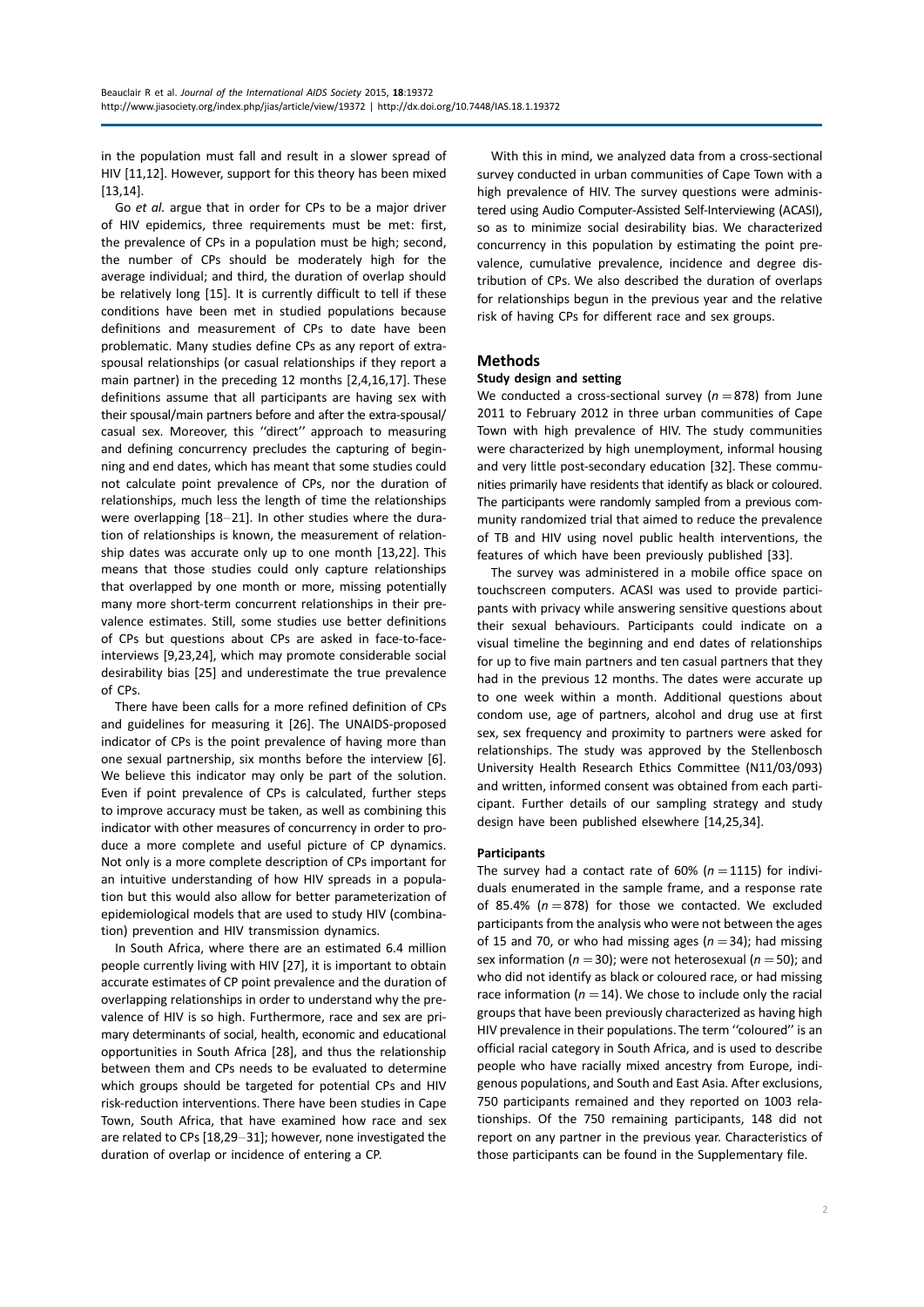#### Statistical analysis

All statistical analyses were performed using Stata statistical software, version 12.0 (Stata-Corp Inc., College Station, TX, USA). First, we calculated frequency distributions and summary statistics of relationship characteristics for participants  $(n=602)$  that reported having had at least one relationship in the past year ( $n=1003$  relationships). Some relationship questions were only asked for relationships that started in the previous 12 months ( $n=415$  relationships).

Next, by sex and race, we estimated the one-year cumulative prevalence, point prevalence six months before the survey and incidence rate of CPs. We calculated these in two ways: 1) all participants were included in the denominator  $(n=750)$ , which is the indicator recommended by UNAIDS [6] and 2) only participants who reported having sex in the past year were in the denominator ( $n=528$ ). Two relationships were categorized as concurrent if the beginning date of one relationship overlapped with the end date of the other relationship by at least one week. We expressed the incidence rate as number of cases per 1000 person-years, and calculated it by dividing the total number of CPs that occurred in the previous year by the total person-years spent at risk and then multiplying by 1000. Each person contributed one year of person-time to the denominator, because each day of the previous year provided another opportunity for a person to begin a new concurrent relationship. Central to our calculation of the incidence of CPs is the notion that a ''case'' is the occurrence of a concurrent relationship, not the event of an individual entering a new relationship while already engaged in an earlier relationship.

Next, for sexually active participants, we computed the median and range of the total number of partners in the previous year (regardless of whether they were concurrent or serially monogamous) and the total number of CPs. These same data are also presented as a frequency distribution for total numbers of partners  $(1/2/ > = 3)$  and CPs  $(0/2/ > = 3)$ in the past year. It is important to note here that it is not possible to have only one CP. At the moment when one of the relationships begins to overlap with another, they both become CPs, and thus the number of CPs will equal two. We calculated average duration of overlap for each relationship because each relationship could potentially overlap with more than one other relationship. Therefore, we present the median of participants' average duration of overlaps, by sex and race. In this calculation, we excluded relationships that began outside of the one-year window because we do not have information on their complete durations.

In addition, we constructed univariate and multivariable binomial regression models with a log link function, in order to examine the risk of having a CP in the past 12 months for participants in different race-sex groups. Finally, we used simple and multiple linear regression models to look at the effect of race and sex on the duration of overlap for CPs begun in the previous year. Here, the unit of analysis was the relationship, and because each participant could report on more than one relationship, we used clustered sandwich estimators. For this sub-analysis, we used only relationships that began in the previous year  $(n=301)$ , because we did not have complete durations for relationships that began outside of the one-year window. For each of the above regression analyses, a multivariable model was fit that included a race-sex interaction term, in order to see if race modifies the effect of sex.

## Results

Among participants who reported at least one relationship in the previous year, 20.9% ( $n=126$ ) were coloured and 79.1%  $(n=476)$  were black; 32.4% ( $n=195$ ) were male and 67.6%  $(n=407)$  were female. Characteristics of their relationships are presented in Table 1. Overall, most relationships reported by participants were from self-described ''main'' partnerships (76.1%) and the age difference between female and male partners tended to be less than five years (57.3%). Of note, black females had the highest percentage of age-disparate relationships (41.5%) and this demographic group had the highest proportion believing that their partner had other partners (58.6%). Coloured men had the highest proportion of casual relationships (42.3%) and non-condom use at the last sex (59.4%). Coloured women reported the highest percentage of relationships where the partner lived in the same home (34.6%) and the lowest fraction of using a condom at last sex (26.9%). Black men had the lowest median age of partner (26 years).

Estimates of prevalence, incidence rates and median duration of CPs overlap are presented in Table 2. Among all participants, the point prevalence of CPs was 8.4% ( $n=63$ ), the one-year cumulative prevalence was 18.4% ( $n=138$ ) and the incidence rate was 557.3 concurrent partners per 1000 person-years. The median duration of overlap for participants with CPs begun in the previous year was 7.5 weeks (IQR: 2.2-24), with coloured women having the longest duration of overlap at 26.5 weeks (IQR: 16-32). Black men had the highest point prevalence (13.4%), cumulative prevalence (34.2%) and incidence (1117.7 per 1000 person-years), compared to the other subgroups. The maximum number of relationships anyone had in the previous year was 12, with 29.5% of sexually active participants having more than one relationship. Overall, 11.7% of sexually active participants had three or more CPs in the previous year. Men of both races tended to have more CPs than women, and for both sexes, black participants had more CPs than coloured participants. For both black and coloured men, there was a higher frequency of three or more CPs (25.9 and 12.1%, respectively) than just two CPs (20.0 and 9.1%, respectively). Overall, of the 156 participants who had two or more relationships in the past year, 85.9% ( $n=134$ ) had concurrent as opposed to serially monogamous partnerships. In all of the race-sex subgroups except coloured women, the cumulative prevalence of CPs was substantially higher than the estimated point prevalence. In particular, among coloured men, the cumulative prevalence (13.0%) was nearly seven times higher than the point prevalence (1.9%). This difference is most likely because of the relatively high incidence of CPs (500 per 1000 personyears) and short median duration of overlaps (four weeks).

The results from the binomial regression analysis can be found in Table 3. Both the crude and adjusted risk ratios indicate that women were at a lower risk than men of having had CPs in the previous 12 months (aRR 0.43; 95% CI: 0.32-0.57). In the adjusted model, black people were almost twice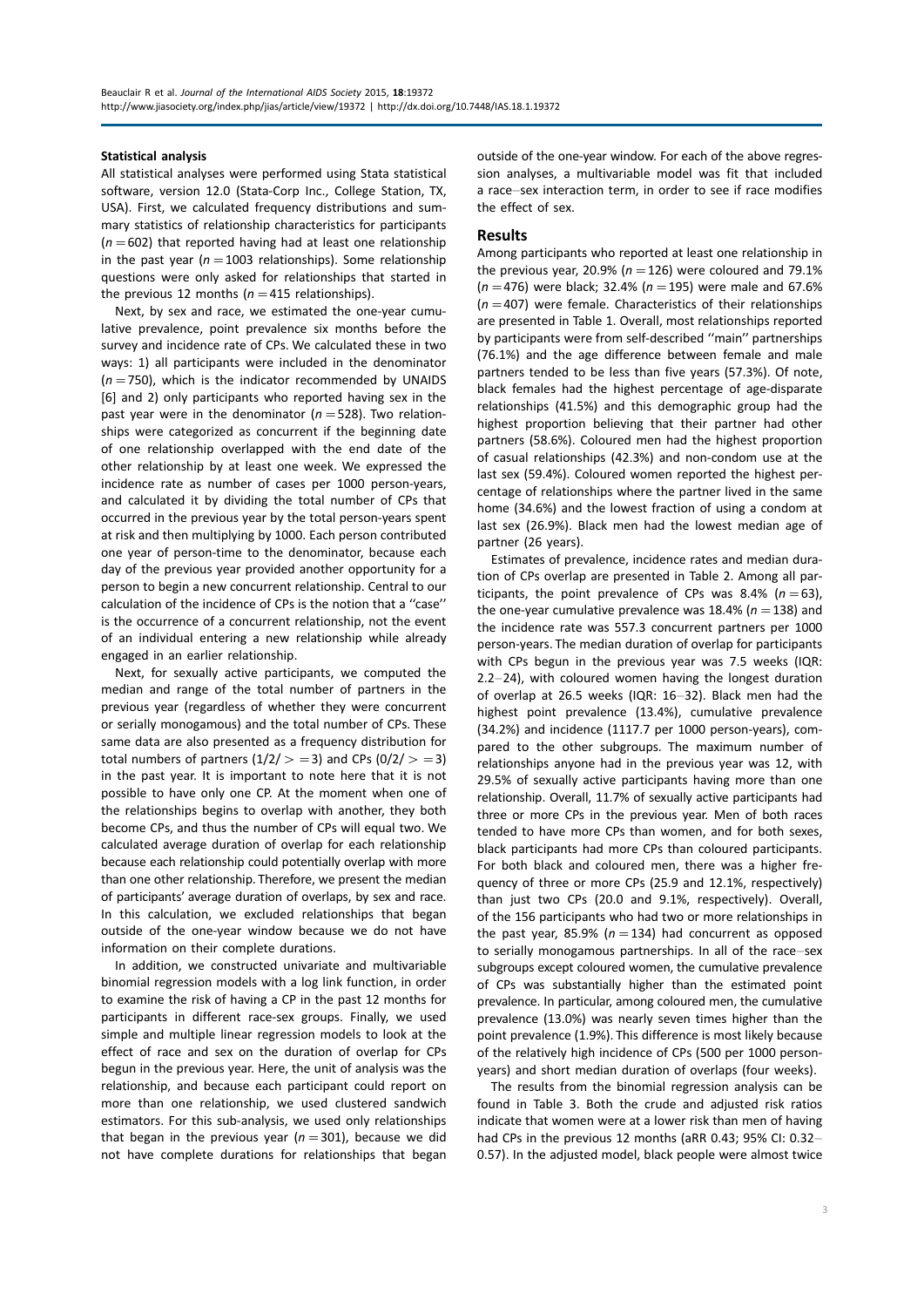## Table 1. Relationship characteristics of participants by race and sex

|                              |             | Relationships ( $n = 1003$ ) |                    |                           |                     |  |  |
|------------------------------|-------------|------------------------------|--------------------|---------------------------|---------------------|--|--|
|                              |             |                              | Men                | Women                     |                     |  |  |
|                              |             | <b>Black</b><br>$n = 362$    | Coloured<br>$n=71$ | <b>Black</b><br>$n = 458$ | Coloured<br>$n=112$ |  |  |
| Age of partner, median (IQR) | $32(25-42)$ | $26(21-37)$                  | $37(28-49)$        | $34(27-44)$               | $34(27-45)$         |  |  |
| Age disparate, n (%)         |             |                              |                    |                           |                     |  |  |
| Non-age disparate            | 575 (57.3)  | 201 (55.5)                   | 48 (67.6)          | 250 (54.6)                | 76 (67.9)           |  |  |
| Age disparate <sup>a</sup>   | 353 (35.2)  | 118 (32.6)                   | 16(22.5)           | 190 (41.5)                | 29 (25.9)           |  |  |
| Missing                      | 75 (7.5)    | 43 (11.9)                    | 7(9.9)             | 18(3.9)                   | 7(6.3)              |  |  |
| Partner type, n (%)          |             |                              |                    |                           |                     |  |  |
| Main                         | 763 (76.1)  | 226 (62.4)                   | 41 (57.8)          | 407 (88.9)                | 89 (79.5)           |  |  |
| Casual                       | 240 (23.9)  | 136 (37.6)                   | 30(42.3)           | 51(11.1)                  | 23 (20.5)           |  |  |
| Still ongoing, n (%)         |             |                              |                    |                           |                     |  |  |
| Yes                          | 617 (61.5)  | 173 (47.8)                   | 33 (46.5)          | 323 (70.5)                | 88 (78.6)           |  |  |
| No                           | 364 (36.3)  | 181 (50.0)                   | 33 (46.5)          | 126 (27.5)                | 24 (21.4)           |  |  |
| I do not know                | 22(2.2)     | 8(2.2)                       | 5(7.0)             | 9(2.0)                    | 0(0.0)              |  |  |

Relationships started in the past year  $(n=415)$ 

|                                                            |            | Men                       |                      | Women                     |                      |
|------------------------------------------------------------|------------|---------------------------|----------------------|---------------------------|----------------------|
|                                                            |            | <b>Black</b><br>$n = 217$ | Coloured<br>$n = 32$ | <b>Black</b><br>$n = 140$ | Coloured<br>$n = 26$ |
| Where does your partner live in proximity to you?, $n$ (%) |            |                           |                      |                           |                      |
| Same house                                                 | 68 (16.4)  | 30(13.8)                  | 7(21.9)              | 22(15.7)                  | 9(34.6)              |
| Different house, same township                             | 178 (42.9) | 99 (45.6)                 | 14 (43.8)            | 62 (44.3)                 | 3(11.5)              |
| Different township, Western Cape                           | 88 (21.2)  | 40 (18.4)                 | 8(25.0)              | 33 (23.6)                 | 7(26.9)              |
| Different province, South Africa                           | 40 (9.6)   | 23(10.6)                  | 1(3.1)               | 13(9.3)                   | 3(11.5)              |
| I do not know/missing                                      | 41 (9.9)   | 25(11.5)                  | 2(6.3)               | 10(7.1)                   | 4(15.4)              |
| Partner had other partners, n (%)                          |            |                           |                      |                           |                      |
| Yes                                                        | 188 (45.3) | 88 (40.6)                 | 14 (43.8)            | 82 (58.6)                 | 4(15.4)              |
| No                                                         | 168 (40.5) | 90(41.5)                  | 16 (50.0)            | 44 (31.4)                 | 18 (69.2)            |
| I do not know/missing                                      | 59 (14.2)  | 39 (18.0)                 | 2(6.25)              | 14 (10.0)                 | 4(15.4)              |
| Condom at last sex with partner, $n$ (%)                   |            |                           |                      |                           |                      |
| Yes                                                        | 195 (47.0) | 105 (48.4)                | 11 (34.4)            | 72 (51.4)                 | 7(26.9)              |
| No                                                         | 180 (43.4) | 88 (40.6)                 | 19 (59.4)            | 58 (41.4)                 | 15 (57.7)            |
| I do not know/missing                                      | 40 (9.6)   | 24(11.1)                  | 2(6.3)               | 10(7.1)                   | 4(15.4)              |
| On alcohol at first sex, n (%)                             |            |                           |                      |                           |                      |
| Yes                                                        | 111 (26.8) | 69 (31.8)                 | 12 (37.5)            | 23 (16.4)                 | 7(26.9)              |
| No                                                         | 265 (63.9) | 126 (58.1)                | 18 (56.3)            | 106 (75.7)                | 15 (57.7)            |
| I do not know/missing                                      | 39 (9.4)   | 22(10.1)                  | 2(6.3)               | 11 (7.9)                  | 4(15.4)              |

<sup>a</sup>Greater than five years difference between the female partner and the male partner.

IQR, inter-quartile range.

as likely to have had CPs (aRR 1.86; 95% CI: 1.17-2.97). The interaction term added to the multivariable model was not significant. The results in Table 4 show the effect of sex and race on the duration of overlap for 301 concurrent relationships belonging to 133 people. There is a significant effect of sex and race on duration of overlap when an interaction term is included. In coloured participants, the average duration of overlap was 19.43 weeks longer for females than males (95% CI: 7.09-31.76). The average duration of overlap for relationships begun in the previous year was 8.1 weeks longer for black men compared to coloured men (95% CI: 2.6-13.6).

## **Discussion**

Using data from our sexual behaviour survey located in disadvantaged communities of Cape Town, we aimed to estimate and describe CPs in different race and sex groups using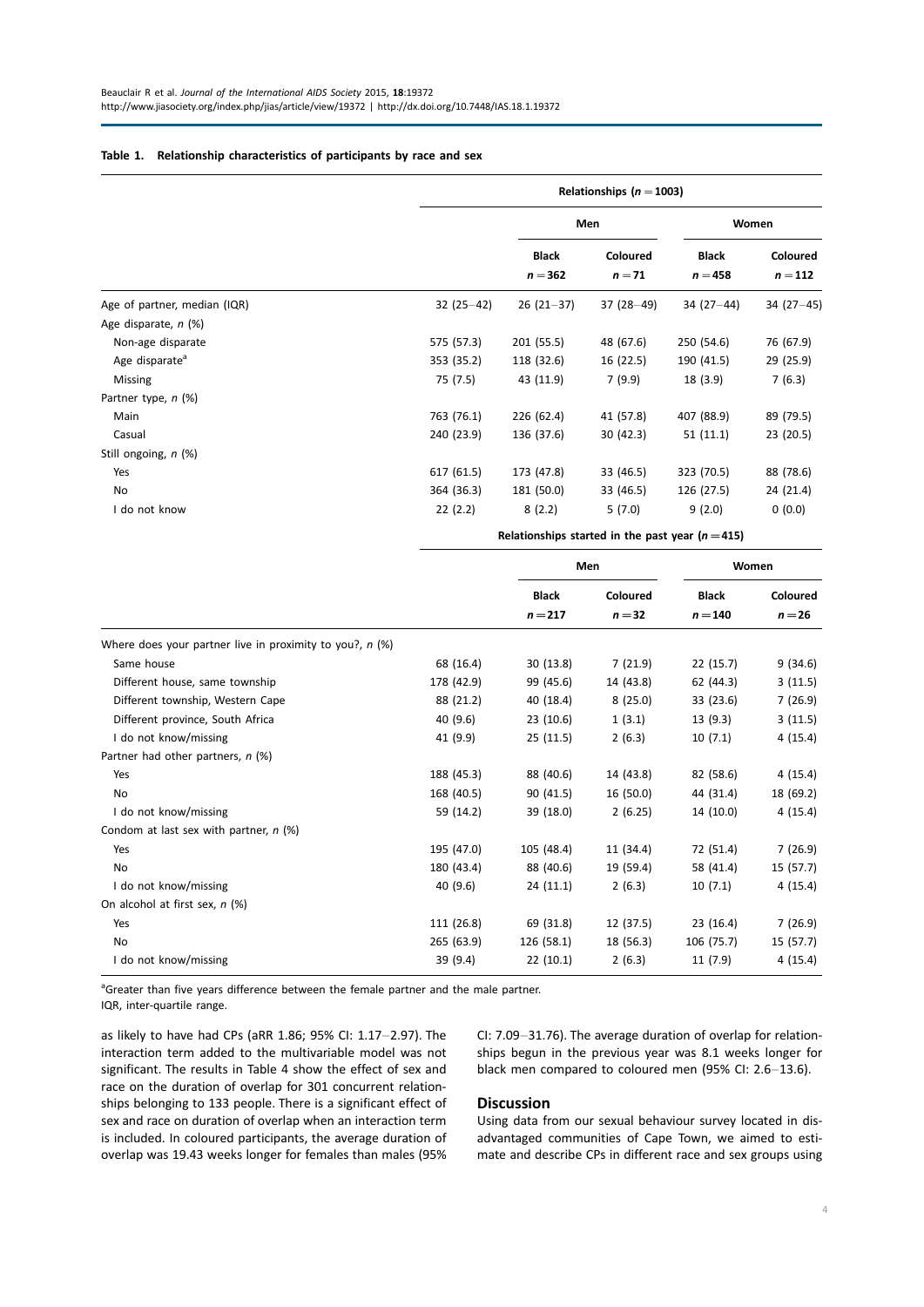#### Table 2. Estimates of concurrent relationships by race and sex

|                                                          |                     | Men                                       |                     | Women        |                                         |  |
|----------------------------------------------------------|---------------------|-------------------------------------------|---------------------|--------------|-----------------------------------------|--|
|                                                          | <b>Total</b>        | <b>Black</b>                              | Coloured            | <b>Black</b> | Coloured                                |  |
| Six months before survey                                 |                     |                                           |                     |              |                                         |  |
| Concurrency among all participants, n (%)                | 63 (8.4)            | 25(13.4)                                  | 1(1.9)              | 30(7.8)      | 7(5.6)                                  |  |
| Concurrency among sexually active<br>participants, n (%) | 61(11.6)            | 24 (17.8)                                 | 1(3.0)              | 29(10.1)     | 7(9.7)                                  |  |
| Any time in the past year                                |                     |                                           |                     |              |                                         |  |
| Among all participants                                   |                     |                                           |                     |              |                                         |  |
| Concurrency, n (%)                                       | 138 (18.4)          | 64 (34.2)                                 | 7(13.0)             | 58 (15.1)    | 9(7.1)                                  |  |
| Incidence rate of concurrency,                           | 557.33              | 1117.65                                   | 500.00              | 420.37       | 166.67                                  |  |
| n per 1000 person-years (95% CI)                         | $(505.18 - 613.41)$ | $(971.25 - 1279.88)$                      | $(329.50 - 727.47)$ |              | $(357.94 - 490.55)$ $(103.17 - 254.77)$ |  |
| Among only sexually active participants                  |                     |                                           |                     |              |                                         |  |
| Concurrency, n (%)                                       | 134 (25.4)          | 62 (45.9)                                 | 7(21.2)             | 56 (19.4)    | 9(12.5)                                 |  |
| Incidence rate of concurrency,                           | 767.05              | 1481.48                                   | 818.18              | 545.14       | 291.67                                  |  |
| n per 1000 person-years (95% CI)                         |                     | $(694.15 - 845.51)$ $(1283.27 - 1701.64)$ | (539.19-1190.41)    |              | $(463.20 - 637.39)$ $(180.55 - 445.84)$ |  |
| Total number of relationships, med (Range)               | $1(1-12)$           | $1(1-11)$                                 | $1(1-12)$           | $1(1-11)$    | $1(1-6)$                                |  |
| Total number of relationships, n (%)                     |                     |                                           |                     |              |                                         |  |
| 1                                                        | 372 (70.5)          | 66 (48.9)                                 | 23 (69.7)           | 223 (77.4)   | 60 (83.3)                               |  |
| $\overline{2}$                                           | 66 (12.5)           | 21(15.6)                                  | 2(6.1)              | 36 (12.5)    | 7(9.7)                                  |  |
| $\geq$ 3                                                 | 90 (17.0)           | 48 (35.6)                                 | 8(24.2)             | 29(10.1)     | 5(6.9)                                  |  |
| Number of concurrent relationships, med (Range)          | $0(0-11)$           | $0(0-10)$                                 | $0(0-11)$           | $0(0-10)$    | $0(0-3)$                                |  |
| Number of concurrent relationships, n (%)                |                     |                                           |                     |              |                                         |  |
| 0                                                        | 394 (74.6)          | 73 (54.1)                                 | 26 (78.8)           | 232 (80.6)   | 63 (87.5)                               |  |
| 2                                                        | 72 (13.6)           | 27 (20.0)                                 | 3(9.1)              | 36(12.5)     | 6(8.3)                                  |  |
| $\geq$ 3                                                 | 62 (11.7)           | 35(25.9)                                  | 4(12.1)             | 20(6.9)      | 3(4.2)                                  |  |
| Duration of overlap (weeks), med (IQR)                   | $7.5(2.2-24)$       | $6.75(2-17)$                              | $4(1-7.6)$          | $9.4(2-43)$  | $26.5(16-32)$                           |  |

IQR, inter-quartile range; CI, confidence interval.

a nuanced and holistic definition of CPs. The results of our analysis indicate that not only is there a high incidence and prevalence of CPs in the study communities but the duration of overlapping relationships is also long. Indeed, among all participants we observed a point prevalence of 8.4%, cumulative prevalence of 18.4% and a 7.5-week median duration of overlap among those who had CPs. Importantly, our data also show that most people with two or more relationships in the previous year did not have serially monogamous relationships.

Specifically, among sexually active participants, we see that 45.9% of black men, 19.4% of black women, 21.2% of coloured men and 12.5% of coloured women were engaged in CPs during the past year. This is comparable to the 2009 CP prevalence estimates of Maughan-Brown in his analysis of sexually experienced participants in the Cape Area Panel Study (CAPS): 39% of black men, 14% of black women, 8% of coloured men and 1% of coloured women [30]. Both our study and the CAPS data indicate that black men have the highest frequencies of engaging in CPs. Overall, our study

|  |  |  |  |  |  |  | Table 3. Binomial regression models for relative risk of concurrency in race–sex groups |  |  |  |
|--|--|--|--|--|--|--|-----------------------------------------------------------------------------------------|--|--|--|
|--|--|--|--|--|--|--|-----------------------------------------------------------------------------------------|--|--|--|

|                      | Model 1                  | Model 2           | Model 3              | Model 4              |
|----------------------|--------------------------|-------------------|----------------------|----------------------|
|                      | Crude RR (95% CI)        | Crude RR (95% CI) | Adjusted RR (95% CI) | Adjusted RR (95% CI) |
| Sex                  |                          |                   |                      |                      |
| Male                 | 1.00                     | -                 | 1.00                 | 1.00                 |
| Female               | $0.43(0.32 - 0.57)$      |                   | $0.43$ (0.32-0.57)   | $0.57$ (0.23-1.40)   |
| Race                 |                          |                   |                      |                      |
| Coloured             |                          | 1.00              | 1.00                 | 1.00                 |
| <b>Black</b>         | $\overline{\phantom{m}}$ | $1.85(1.15-2.97)$ | $1.86$ (1.17 - 2.97) | $2.16(1.10-4.27)$    |
| Race-sex interaction | -                        |                   |                      | $0.73$ (0.28-1.87)   |

RR, risk ratio; CI, confidence interval.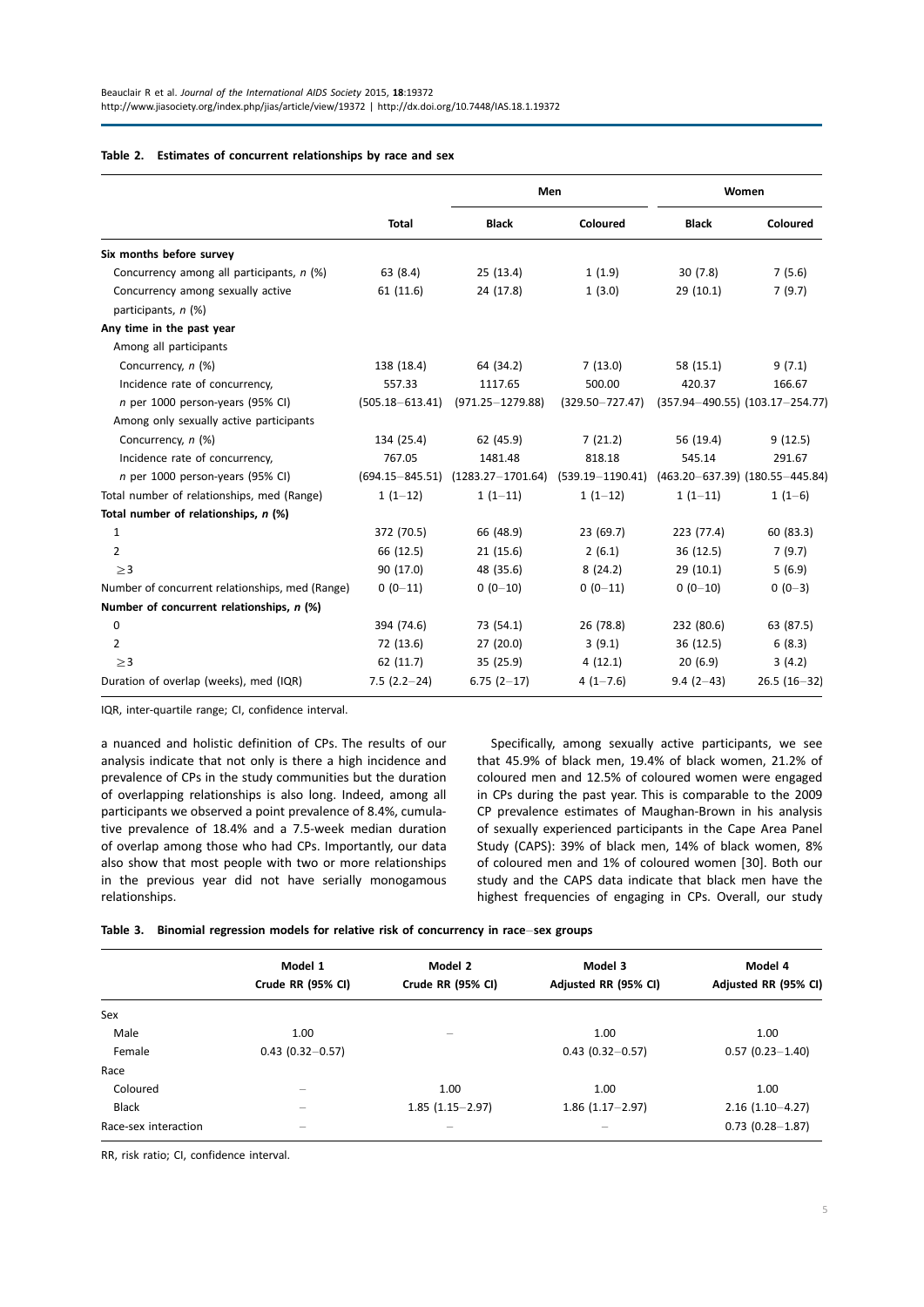|                      | Model 1<br>Crude β-coefficient<br>(95% CI) | Model 2<br>Crude $\beta$ -coefficient<br>(95% CI) | Model 3<br>Adjusted β-coefficient<br>(95% CI) | Model 4<br>Adjusted β-coefficient<br>(95% CI) |
|----------------------|--------------------------------------------|---------------------------------------------------|-----------------------------------------------|-----------------------------------------------|
| Intercept            | $12.99(8.68 - 17.31)$                      | 14.07 (6.87 - 21.26)                              | 12.20 (5.70 - 18.70)                          | $5.89(3.31 - 8.47)$                           |
| Sex                  |                                            |                                                   |                                               |                                               |
| Female               | 4.42 ( $-1.88-10.72$ )                     |                                                   | 4.43 $(-1.87-10.73)$                          | 19.43 (7.09 - 31.76)                          |
| Race                 |                                            |                                                   |                                               |                                               |
| <b>Black</b>         | $\overline{\phantom{0}}$                   | $0.81 (-7.17 - 8.78)$                             | $0.90 (-6.33 - 8.13)$                         | $8.10(2.63 - 13.56)$                          |
| Race-sex interaction |                                            |                                                   |                                               | $-17.20$ ( $-31.30-3.10$ )                    |

Table 4. Estimates for the effect of sex and race on duration of overlap in concurrent relationships that began in the previous year

CI, confidence interval.

produced higher estimates for all race-sex groups. This may be due to differences in several factors including, but not limited to: the specific areas under study, how the denominators were calculated, how CPs were measured and the mode of interviewing.

Crucially, we see that black men had the highest cumulative prevalence, point prevalence and incidence rates compared to the other three demographics. Black men had 2.16 (95% CI:  $1.10-4.27$ ) times the risk of having CPs in the previous year compared to coloured men. More than half of the black men who reported CPs had three or more CPs in the previous year. Kenyon et al. report that black people in South Africa have more favourable attitudes towards concurrency than coloured and white people, and this may explain the reasons why prevalence is highest in this group [35]. It has been previously noted that if a specific subgroup of a population is engaging in greater numbers of CPs, such as black men in our population, then the connectedness of the sexual network that they are part of also increases, which may thus increase their HIV transmission probability in a nonlinear fashion [31,36].

In addition, all of the race-sex groups investigated in our study have CPs that are characterized by median durations of overlap of four weeks or more. Coloured women had the longest overlaps with the median duration lasting more than six months. This observation is consistent with the finding that coloured women had higher point prevalence but not higher cumulative prevalence of CPs than coloured men. Under the assumption that most coloured women choose coloured men for partners and that it may be easier to hide a concurrent relationship of short duration, the longer overlaps in coloured women versus men may also explain the finding that coloured men were more likely to think that their partners had other partners.

Whether or not to classify the observed durations of overlap as long, is a subjective judgement call. Perhaps the most objective and relevant reference point is the duration of the acute phase of HIV infection. Estimates for the duration of this phase range from one to three months [37,38]. In light of this point of reference, the median durations of overlap observed in our survey are relatively long. The epidemiological implication of long overlaps in relationships is that they may give rise to stable, connected sexual networks because participants go back and forth between sexual partners over

the course of several weeks to months. This means that a person's risk of HIV acquisition will be influenced by the behaviour of others in the network, in addition to his or her own behaviour [39]. These relationships are also more likely to take full advantage of the high viral load and associated high infectiousness during the acute phase of infection, with enhanced transmission potential as a result.

Another key idea that our analysis elucidates is that it is not just men who have high frequencies of engaging in CPs. Large fractions of women also had CPs during the previous year: 19.4% and 12.5% black and coloured sexually active women, respectively. Indeed, out of 65 black women who reported more than one relationship in the previous year, all but nine engaged in concurrency, as opposed to serial monogamy. Many previous studies have reported relatively smaller proportions of women engaging in CPs [30,40,41]. Still, other studies that have investigated the relationship between HIV and CPs have neglected to incorporate CPs from women in their estimates altogether [7,9,10,17]. We argue that in order to understand how or if CPs affects HIV transmission, it is essential to also have accurate estimates of CPs in women and include their contributions to making the sexual network more connected.

Our study has several implications for how research related to estimating the occurrence of CPs is conducted. First, it gives insight into the utility of the UNAIDS proposed indicator of measuring the point prevalence of CPs six months before the survey. As expected, based on the relationship overlap data, we found large differences between the reported point prevalence and cumulative prevalence, especially for men. Men in our study had shorter durations of overlap and so cross-sectional snapshots of the sexual network (i.e. point prevalence estimates) were less likely to include the short concurrent relationships. This implies that the point prevalence alone may not be a sufficient proxy for studies investigating the relationship between HIV and CPs. Linking the cumulative prevalence indicator to the point prevalence indicator and duration of overlap can help to distinguish between different types of CP patterns at the population level. For example, if point prevalence and cumulative prevalence are small, and the average duration of overlap is short, relative to the period of observation, this would suggest that engaging in CPs is confined to a small subgroup of individuals. Large differences between point prevalence and cumulative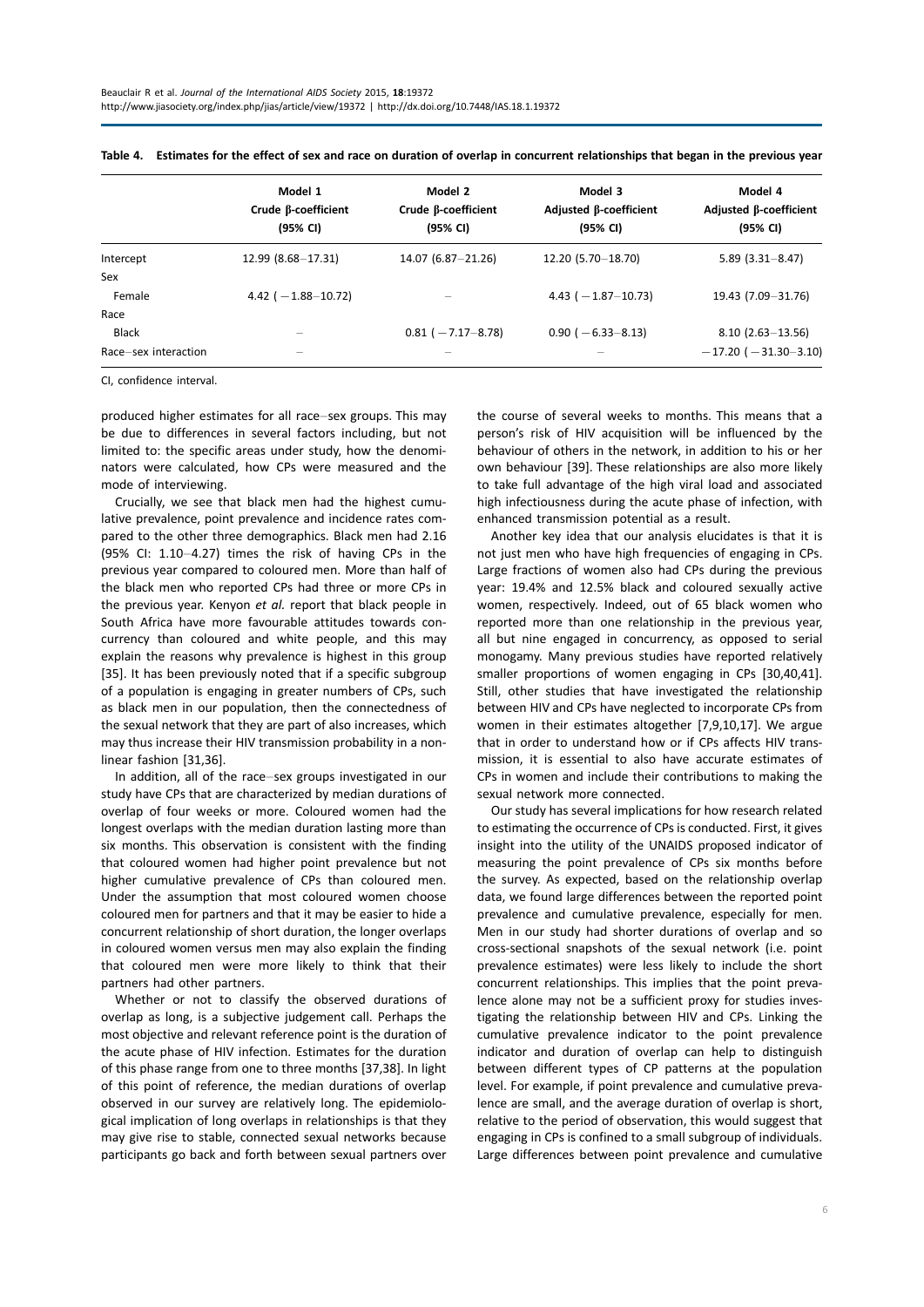prevalence, despite relatively short mean duration of overlap, suggest that there is a large fraction of people infrequently engaging in CPs.

Measuring the incidence of CPs may add value to studies that estimate the effect of behavioural change interventions. For instance, there may be settings in which a small core group of individuals is engaging in a high number of short CPs each year. If the intervention reduces the rate of acquiring CPs, but not the size of this core group, then the one-year cumulative prevalence of CPs before and after the intervention would be similar. Moreover, the short duration of overlap would result in point prevalence estimates of CPs that are very small, and therefore may lack statistical power to detect differences over time. Our study suggests that point prevalence, incidence, cumulative prevalence, number of relationships and duration of overlap, in combination, tell a more complete story. High proportions of people engaging in CPs (i.e. cumulative prevalence), high frequency of engaging in CPs (i.e. incidence) and long overlaps would lead to a highly connected network and faster spread of HIV.

Second, our study offers a better way to measure concurrency for future studies that investigate the relationship between CPs and HIV [42]. Although UNAIDS suggests an indicator that researchers should use, it does not elaborate on how the source data should be collected. The largest strength of our study is that our estimates of CPs were derived from a questionnaire that used ACASI, which has been shown to increase reporting of sensitive sexual behaviours in other African contexts  $[43-46]$  and reduce social desirability bias in our own study [25]. Furthermore, the questionnaire was presented on a touchscreen desktop computer, which exhibited a visual timeline with dates during the previous year. The durations for each relationship were constantly displayed below the timeline in different colours to help participants recall new relationships in the context of dates for previous relationships they enumerated. Visual timelines have been shown to foster internal consistency in reporting relationship dates [47,48]. Moreover, we believe our questionnaire reduced fatigue bias because it was designed specifically to ask relatively few questions about sexual behaviours in each relationship. This contrasts with DHSs, for example, which have been previously used to estimate CP prevalence in different populations [2,49]. Also, we believe our more accurate CPs estimates lend themselves well as calibration data for modelling studies of the spread of HIV and effectiveness of combination prevention strategies in an urban South African context.

Our study is not without limitations. First, our CPs estimates may still be biased despite using an ACASI questionnaire. A study conducted on Likoma Island in Lake Malawi, using socio-centric data to look at inter-partner agreement of reports of sexual relationships, indicated that CPs estimates may still be unreliable even when ACASI questionnaires are administered [50]. Furthermore, the same study also found that relationships of longer duration were more likely to be reported and short-term relationships may be underreported by participants. Date heaping is another form of bias that may be present, resulting in overestimates of concurrency [51]. However, we believe our study was less likely to show these

forms of bias due to the visual timeline that we used to help people accurately recall their relationships and their durations. A second limitation of our study is that our data were left truncated, and therefore we do not have the beginning dates of relationships that started one year before the survey. This means that the median duration of overlap we calculated in Table 2 is probably an underestimate of the true median, because it is possible that two relationships that were overlapping at the start of the previous 12-month window, had been overlapping before the period of observation. The fact that the data were left truncated limited the number of relationships we could use for our analysis of the effect of sex and race on duration of overlap in CPs. It also prevented us from performing more advanced time-to-event analyses for the risk of entering CPs.

Although we do not have any evidence to advocate for or against CPs interventions, we believe that it is premature to give up on behavioural interventions as a mode for HIV prevention. The lack of evidence for the effectiveness of CPsreduction interventions does not necessarily mean that such interventions are ineffective. Many reasons for this lack of evidence exist. In the current context of a strong international focus on biomedical interventions for HIV prevention, behavioural research is relatively underfunded [52]. As a result, studies with a primary focus on sexual behaviour lack funds to collect HIV biomarkers [53]. Alternatively, many studies with a primary focus on biomedical interventions include the measurement of HIV incidence but studies of sexual relationship histories are often treated as secondary analyses [54], and suboptimal designs for collecting this sensitive information are used.

## **Conclusions**

Although we cannot provide evidence of CPs influencing HIV transmission, we do offer a useful way forward for measuring and defining CPs for future studies. We have demonstrated that in economically disadvantaged areas around Cape Town, CPs rates are high and the average duration of overlaps are relatively long. The conditions needed to create and maintain a highly connected sexual network have been met in this setting. Our study does not lend itself to providing evidence for the commencement, continuation or termination of public health interventions related to CPs. However, our estimates may be useful in future modelling studies that attempt to improve our understanding of what combination of CPs incidence, prevalence and duration of overlap would be sufficient to result in sizeable increases in the rate of HIV transmission. We believe it would be useful to repeat our survey and analysis in other settings with varying degrees of HIV prevalence to see if further associations can be found with our proposed suite of CP indicators and HIV.

#### Authors' affiliations

<sup>1</sup>The South African Department of Science and Technology/National Research Foundation (DST/NRF) Centre of Excellence in Epidemiological Modelling and Analysis (SACEMA), Stellenbosch University, Stellenbosch, South Africa; <sup>2</sup>International Centre for Reproductive Health, Ghent University, Gent, Belgium; <sup>3</sup>Center for Statistics, Hasselt University, Diepenbeek, Belgium; <sup>4</sup>Centre for Health Economic Research and Modeling Infectious Diseases, Vaccine and Infectious Disease Institute, University of Antwerp, Wilrijk, Belgium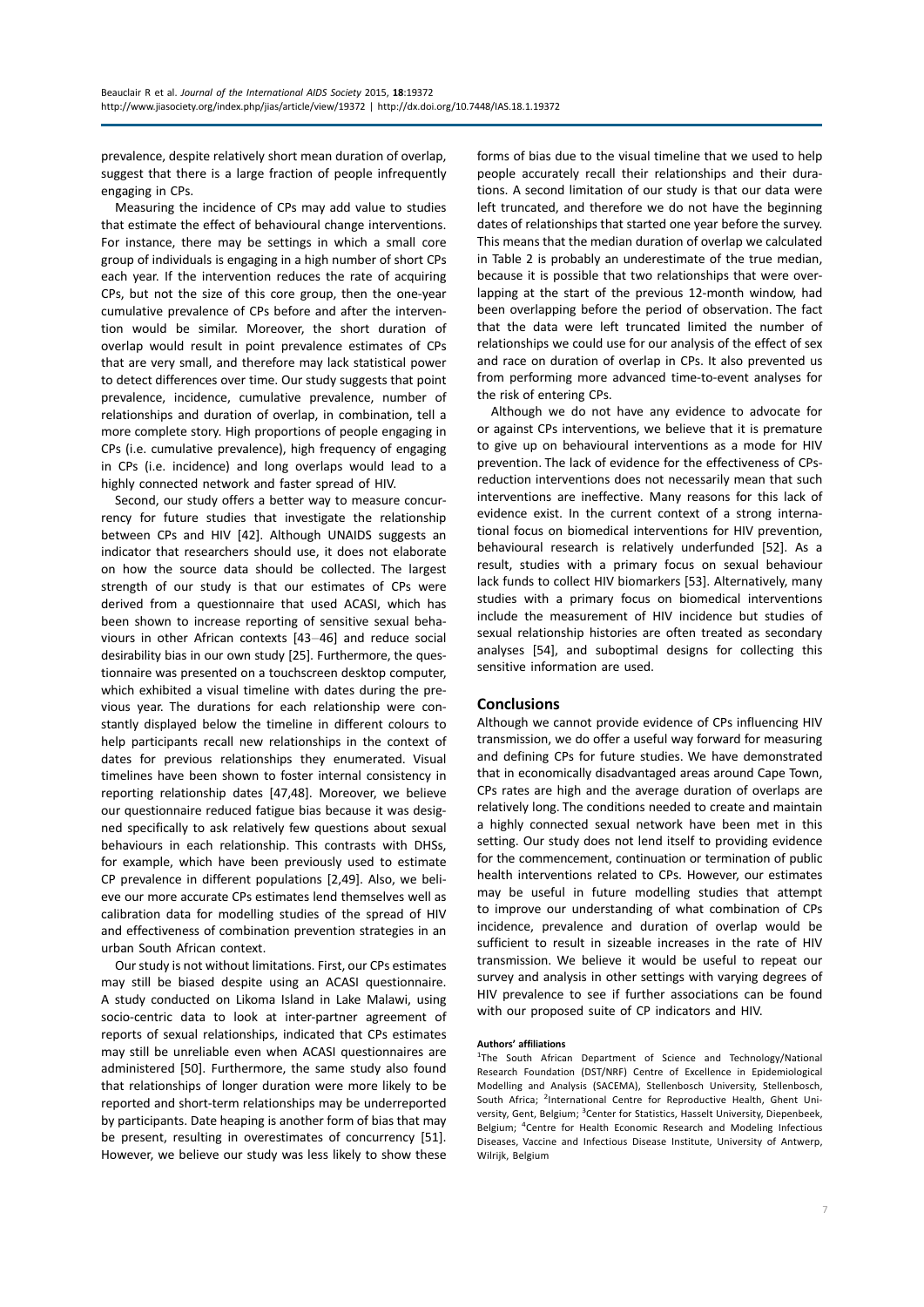#### Competing interests

There are no competing interests.

#### Authors' contributions

RB, WD and NH jointly designed the ACASI survey. RB coordinated data collection. RB conducted the statistical analysis. NH and WD supervised the data analysis. WD and RB wrote the first draft manuscript. All authors contributed during the editing process and approved the final, submitted manuscript.

#### Acknowledgements

The authors thank the survey respondents for their participation in this study. They are also indebted to the research assistants for countless hours of dedicated fieldwork and to the Desmond Tutu TB Centre at Stellenbosch University for their guidance in coordination and planning of this crosssectional sexual behaviour survey. The Flemish Interuniversity Council and the Research Foundation  $-$  Flanders (FWO) provided financial support for the survey. WD and RB received funding from the Canadian International Development Agency and FWO. NH is grateful for the support from the University of Antwerp scientific chair in Evidence-Based Vaccinology, financed from 2009 to 2014 by an unrestricted donation from Pfizer.

#### References

1. Eaton JW, Hallett TB, Garnett GP. Concurrent sexual partnerships and primary HIV infection: a critical interaction. AIDS Behav. 2011;15(4):687-92. 2. Fox AM. Marital concurrency and HIV risk in 16 African countries. AIDS Behav. 2014:18(4):791-800.

3. Goodreau SM, Cassels S, Kasprzyk D, Montano DE, Greek A, Morris M. Concurrent partnerships, acute infection and HIV epidemic dynamics among young adults in Zimbabwe. AIDS Behav.  $2012;16(2):312-22$ .

4. Kenyon C, Colebunders R. Strong association between point-concurrency and national peak HIV prevalence. Int J Infect Dis. 2012:16(11):e826-7.

5. Kretzschmar M, Carael M. Is concurrency driving HIV transmission in Sub-Saharan African sexual networks? The significance of sexual partnership typology. AIDS Behav. 2012:16:1746-52.

6. UNAIDS Reference Group on Estimates Modelling and Projections. Working group on measuring concurrent sexual partnerships. HIV: consensus indicators are needed for concurrency. Lancet.  $2010;375(9715):621-2$ .

7. Kenyon C, Buyze J. Correlation between national peak HIV prevalence and concurrency, STI treatment capability, condom use and circumcision: an ecological study. World J AIDS. 2014;4:249-57.

8. Kenyon CR, Osbak K, Buyze J. The prevalence of HIV by ethnic group is correlated with HSV-2 and Syphilis prevalence in Kenya, South Africa, the United Kingdom, and the United States. Interdiscip Perspect Infect Dis. 2014; 2014:284317.

9. Tanser F, Barnighausen T, Hund L, Garnett GP, McGrath N, Newell ML. Effect of concurrent sexual partnerships on rate of new HIV infections in a highprevalence, rural South African population: a cohort study. Lancet. 2011; 378(9787):247-55.

10. Westercamp N, Mattson CL, Bailey RC. Measuring prevalence and correlates of concurrent sexual partnerships among young sexually active men in Kisumu, Kenya. AIDS Behav. 2013;17(9):3124-32.

11. Reniers G, Watkins S. Polygyny and the spread of HIV in sub-Saharan Africa: a case of benign concurrency. AIDS. 2010;24(2):299-307.

12. Sawers L, Isaac AG, Stillwaggon E. HIV and concurrent sexual partnerships: modelling the role of coital dilution. J Int AIDS Soc. 2011;14:44.

13. Gaydosh L, Reniers G, Helleringer S. Partnership concurrency and coital frequency. AIDS Behav. 2013:17(7):2376-86.

14. Delva W, Meng F, Beauclair R, Deprez N, Temmerman M, Welte A, et al. Coital frequency and condom use in monogamous and concurrent sexual relationships in Cape Town, South Africa. J Int AIDS Soc. 2013:16:18034, doi: <http://dx.doi.org/10.7448/IAS.16.1.18034>

15. Go MH, Blower S. What impact will reducing concurrency have on decreasing the incidence of HIV in heterosexual populations? Sex Transm Dis. 2012;39(6):414-5.

16. Chopra M, Townsend L, Johnston L, Mathews C, Tomlinson M, O'Bra H, et al. Estimating HIV prevalence and risk behaviors among high-risk heterosexual men with multiple sex partners: use of respondent-driven sampling. J Acquir Immune Defic Syndr. 2009;51(1):72-7.

17. Sully E, Reniers G, Ekoru K, Seeley J, editors. Partnership concurrency and HIV incidence in a population-based cohort study in rural Uganda. San Francisco, CA: Population Association of America 2012 Annual Meeting; 2012.

18. Maughan-Brown B. Variation in concurrent sexual partnerships and sexually transmitted diseases among african men in cape town, South Africa. Sex Transm Dis. 2012;39(7):53742.

19. Helleringer S, Mkandawire J, Kohler HP. A new approach to measuring partnership concurrency and its association with HIV risk in couples. AIDS Behav. 2014;18(12):2291-301.

20. Eaton JW, Takavarasha FR, Schumacher CM, Mugurungi O, Garnett GP, Nyamukapa C, et al. Trends in concurrency, polygyny, and multiple sex partnerships during a decade of declining HIV prevalence in Eastern Zimbabwe. J Infect Dis. 2014;210(Suppl 2):S562-8.

21. Kenyon C, Buyze J, Colebunders R. HIV prevalence by race co-varies closely with concurrency and number of sex partners in South Africa. PLoS One. 2013;8(5):e64080.

22. Adimora AA, Hughes JP, Wang J, Haley DF, Golin CE, Magnus M, et al. Characteristics of multiple and concurrent partnerships among women at high risk for HIV infection. J Acquir Immune Defic Syndr. 2014;65(1):99-106.

23. Morris M, Epstein H, Wawer M. Timing is everything: international variations in historical sexual partnership concurrency and HIV prevalence. PloS One. 2010;5(11):e14092.

24. Kwena ZA, Mwanzo IJ, Bukusi EA, Achiro LF, Shisanya CA. A cross-sectional survey of prevalence and correlates of couple sexual concurrency among married couples in fishing communities along Lake Victoria in Kisumu, Kenya. Sex Transm Infect. 2014:90(2):139-44.

25. Beauclair R, Meng F, Deprez N, Temmerman M, Welte A, Hens N, et al. Evaluating audio computer assisted self-interviews in urban South African communities: evidence for good suitability and reduced social desirability bias of a cross-sectional survey on sexual behaviour. BMC Med Res Methodol. 2013;13:11.

26. Lurie MN, Rosenthal S. Concurrent partnerships as a driver of the HIV epidemic in Sub-Saharan Africa? The evidence is limited. AIDS Behav. 2010;  $14:17 - 24.$ 

27. Shisana O. HIV/AIDS in South Africa: at last the glass is half full. 6th South African AIDS Conference; 2013 June 18-21; Durban, South Africa.

28. Myer L, Ehrlich RI, Susser ES. Social epidemiology in South Africa. Epidemiol Rev. 2004:26:112-23.

29. Mah TL. Prevalence and correlates of concurrent sexual partnerships among young people in South Africa. Sex Transm Dis.  $2010;37(2):105-8$ .

30. Maughan-Brown B. Concurrent sexual partnerships among young adults in Cape Town, South Africa: how is concurrency changing? Sex Health. 2013;  $10(3):246-52.$ 

31. Kenyon C, Dlamini S, Boulle A, White R, Badr M. A network-level explanation for the differences in HIV prevalence in South Africa's racial groups. Afr J AIDS Res. 2009;8(3):243-54.

32. City of Cape Town. City of Cape Town-census 2001. Cape Town: Strategic Development Information; 2001.

33. Ayles HM, Sismanidis C, Beyers N, Hayes RJ, Godfrey-Faussett P. ZAMSTAR, The Zambia South Africa TB and HIV reduction study: design of a 2  $\times$  2 factorial community randomized trial. Trials. 2008;9:63.

34. Delva W, Beauclair R, Welte A, Vansteelandt S, Hens N, Aerts M, et al. Agedisparity, sexual connectedness and HIV infection in disadvantaged communities around Cape Town, South Africa: a study protocol. BMC Public Health. 2011;11:616.

35. Kenyon CR, Osbak K, Buyze J, Johnson S, van Lankveld J. Variations of sexual scripts relating to concurrency by race, class, and gender in South Africa. J Sex Res. 2014:1-9. [Epub ahead of print].

36. Morris M, Kretzschmar M. Concurrent partnerships and the spread of HIV. AIDS. 1997:11(5):641-8.

37. Cohen MS, Gay CL, Busch MP, Hecht FM. The detection of acute HIV infection. J Infect Dis. 2010;202(Suppl 2):S270-7.

38. Hollingsworth TD, Anderson RM, Fraser C. HIV-1 transmission, by stage of infection. J Infect Dis. 2008;198(5):687-93.

39. Epstein H, Morris M. Concurrent partnerships and HIV: an inconvenient truth. J Int AIDS Soc. 2011;14:13.

40. Maher D, Waswa L, Karabarinde A, Baisley K. Concurrent sexual partnerships and associated factors: a cross-sectional population-based survey in a rural community in Africa with a generalised HIV epidemic. BMC Public Health. 2011;11:651.

41. Xu H, Luke N, Zulu EM. Concurrent sexual partnerships among youth in urban Kenya: prevalence and partnership effects. Popul Stud. 2010;64(3):  $247 - 61$